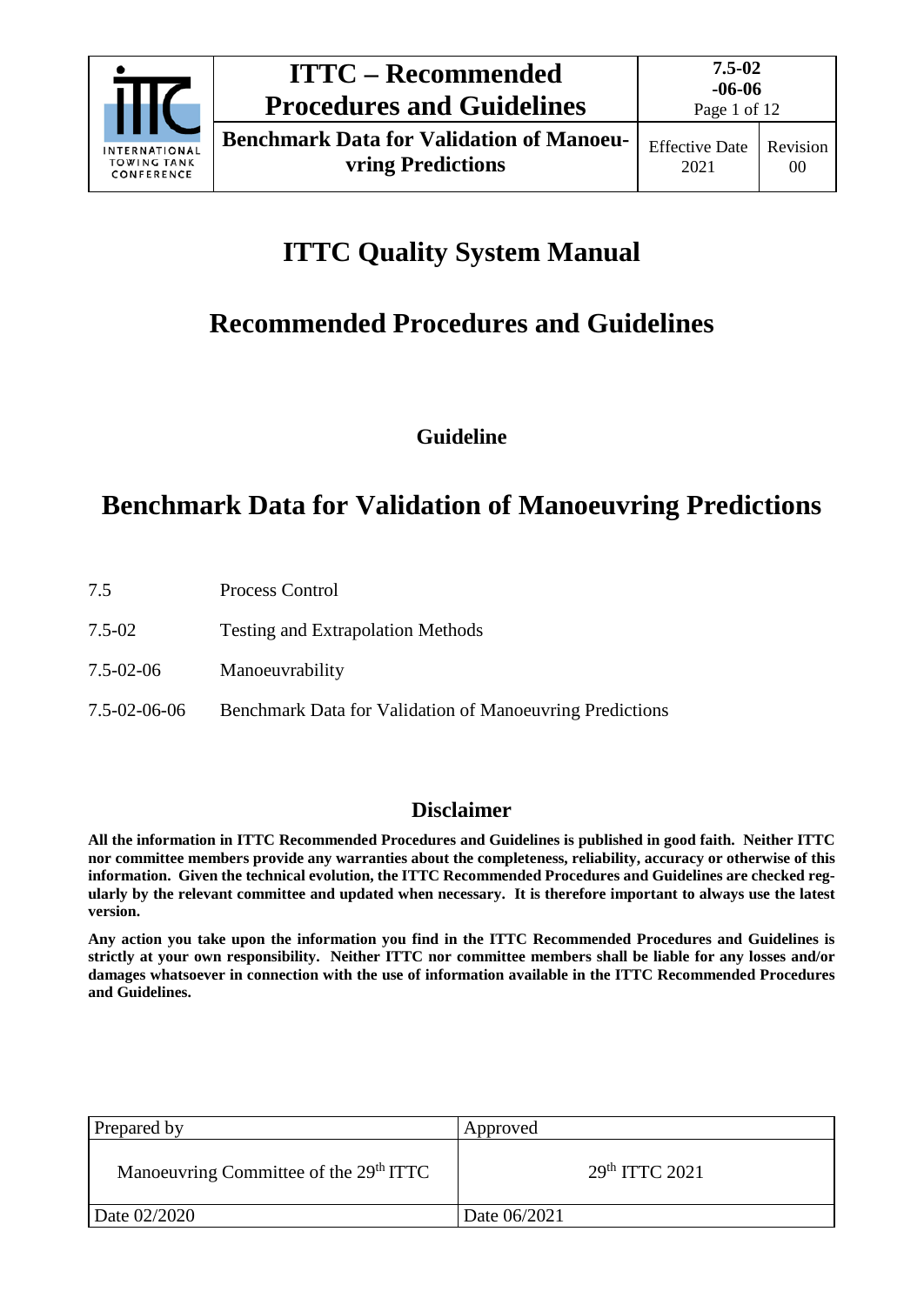

**Benchmark Data for Validation of Manoeuvring Predictions**

Page 2 of 12

### **Table of Contents**

| 1. PURPOSE OF GUIDELINE3     |  |
|------------------------------|--|
|                              |  |
| 3. PROCEDURE OF BENCHMARKING |  |
| 3.1 General information3     |  |
|                              |  |
| 3.3 Uncertainty Assessment 4 |  |
|                              |  |
|                              |  |
|                              |  |

| 4. BENCHMARK DATABASE 5              |
|--------------------------------------|
|                                      |
|                                      |
|                                      |
|                                      |
|                                      |
|                                      |
| 4.7 Manoeuvring in Restricted Water7 |
|                                      |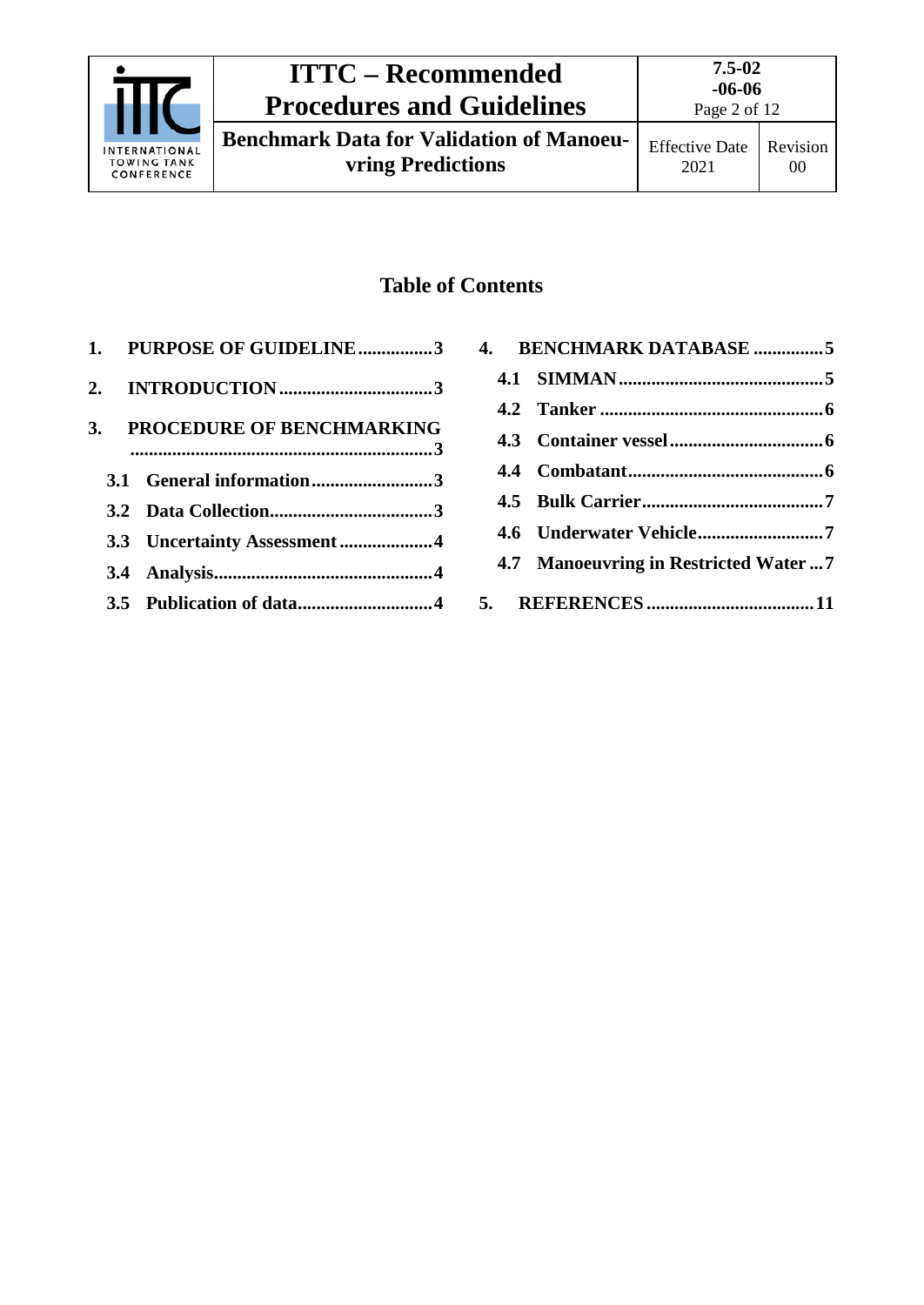

### **Benchmark Data for Validation of Manoeuvring Predictions**

#### <span id="page-2-0"></span>**1. PURPOSE OF GUIDELINE**

The purpose of this document is to give guidelines for the Benchmark Data for Validation of Manoeuvring Predictions.

#### <span id="page-2-1"></span>**2. INTRODUCTION**

The guideline 4.0-01 is a general guideline illustrating the basic understanding of benchmarking activity, explaining the overall processes of benchmarking and listing common rules to be kept by participating organisations during benchmarking activity.

The present guideline highlights the processes relevant for benchmarking within the field of manoeuvrability. The last section of the guideline provides a list of the benchmark database available and may serve as an aid in selection of benchmark cases.

#### <span id="page-2-3"></span><span id="page-2-2"></span>**3. PROCEDURE OF BENCHMARKING**

#### **3.1 General information**

The model tests should generally be carried out according to the Recommended Procedures given by the latest ITTC Manoeuvring Committee:

Captive model tests: 7.5-02-06-02 Free running model tests: 7.5-02-06-01

The following sections summarizes steps, additional requirements and possible pitfalls, which require high attention when doing benchmark tests. Data collection, analysis and sharing information are all elements of the benchmarking process.

The objective of the benchmark tests must be clearly defined from the start. Careful planning is required to ensure the requested results are accurately recorded and with sufficient details. Right from the start the test cases/test programme should be defined and documented to make sure the test set is clearly defined, and that focus is kept on the essentials. It must be carefully considered what data are needed and if necessary, the test program should be narrowed to ensure the work required is carried out.

Once started, the process must be documented. With detailed process documentation it is possible to analyse deviations and capture outliers. It is recommended to carry out uncertainty assessment according to the latest Recommended Procedures by the ITTC (see [3.3\)](#page-3-0) to assure the quality/repeatability of the tests and that the data set can be used for CFD validation.

#### <span id="page-2-4"></span>**3.2 Data Collection**

Before starting the data collection, key measures and definitions must be established and clearly documented. Furthermore, it must be decided:

What kind of data is needed? How are the data collected? How will they be evaluated?

A possible pitfall during the planning process is too many parameters or irrelevant parameters.

Key measures and definitions which should be considered and documented are as follows: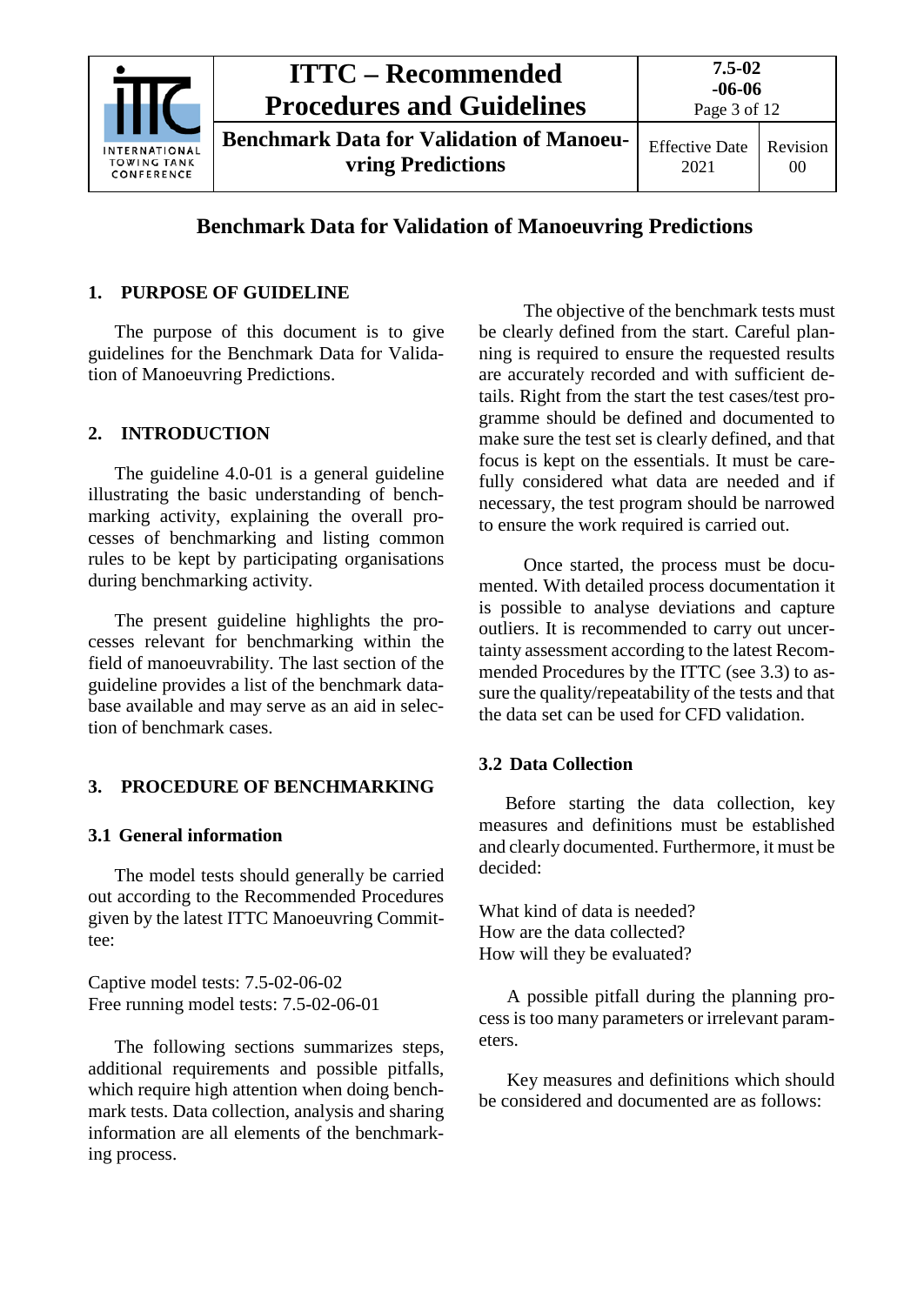

**Benchmark Data for Validation of Manoeuvring Predictions**

- All applied coordinate systems, e.g. ship, rudder, global etc.
- Applied units. It is recommended to keep all variables in SI units.
- Main particulars of both hull, propeller and rudder if present.

Loading condition.

Turbulence stimulation, preferably photo documentation of all applied stimulation.

Rudder rate.

Self-propulsion point.

Initial conditions.

- Tank conditions i.e. water temperature, water viscosity, size of tank, bottom type (in case of shallow water).
- Equipment descriptions, e.g. type, setup, positions etc.

Selected set of channels/signals.

Applied filters.

Logging frequency.

Autopilot if present.

Procedure of carriage speed. Is the speed constant or is the carriage following the model?

Above list is a minimum list of high attention areas.

### <span id="page-3-0"></span>**3.3 Uncertainty Assessment**

As stated earlier, it is highly recommended to carry out uncertainty assessment.

Uncertainty assessment will assure the quality and repeatability of the tests and will qualify them to be used for the purpose of verification.

If a full uncertainty study is too comprehensive, it is recommended to reduce the UA scope and focus on single representative data points rather than neglecting it. Presence of uncertainty estimates is a great enhancement of the data set.

When carrying out the uncertainty assessment, please refer to the recommended procedures: 7.5-02-06-04 and 7.5-02-06-05.

### <span id="page-3-1"></span>**3.4 Analysis**

Besides the planning and the data collection, the analysis phase is possibly the most important and difficult one.

It is necessary to carry out a thorough analysis of the data, identifying all discrepancies, outliers and errors and moreover identifying the root cause to these. Make sure that the data collected is only and precisely what is required. It is highly recommended to apply quality control to data and information.

Important areas, which must be included in the analysis documentation are as follows:

- Post processing actions (applied filtering, subtraction of centrifugal force etc.).
- Detailed process description. Describe the background from raw measured data to delivered data. A process documentation with detailed process descriptions will also make it possible to analyse deviations and outliers.
- Format of delivered data. Is it e.g. raw measured data, Fourier coefficients, mean data or are the given data the out of phase or the inphase values? Any applied data reduction equation and fairing must be documented.

Please refer to the recommended procedures 7.5-02-06-01 and 7.5-02-06-02 for further details regarding data analysis of free running model tests and captive models tests respectively.

### <span id="page-3-2"></span>**3.5 Publication of data**

Sharing the data is the final step of the benchmarking process. When sharing the data,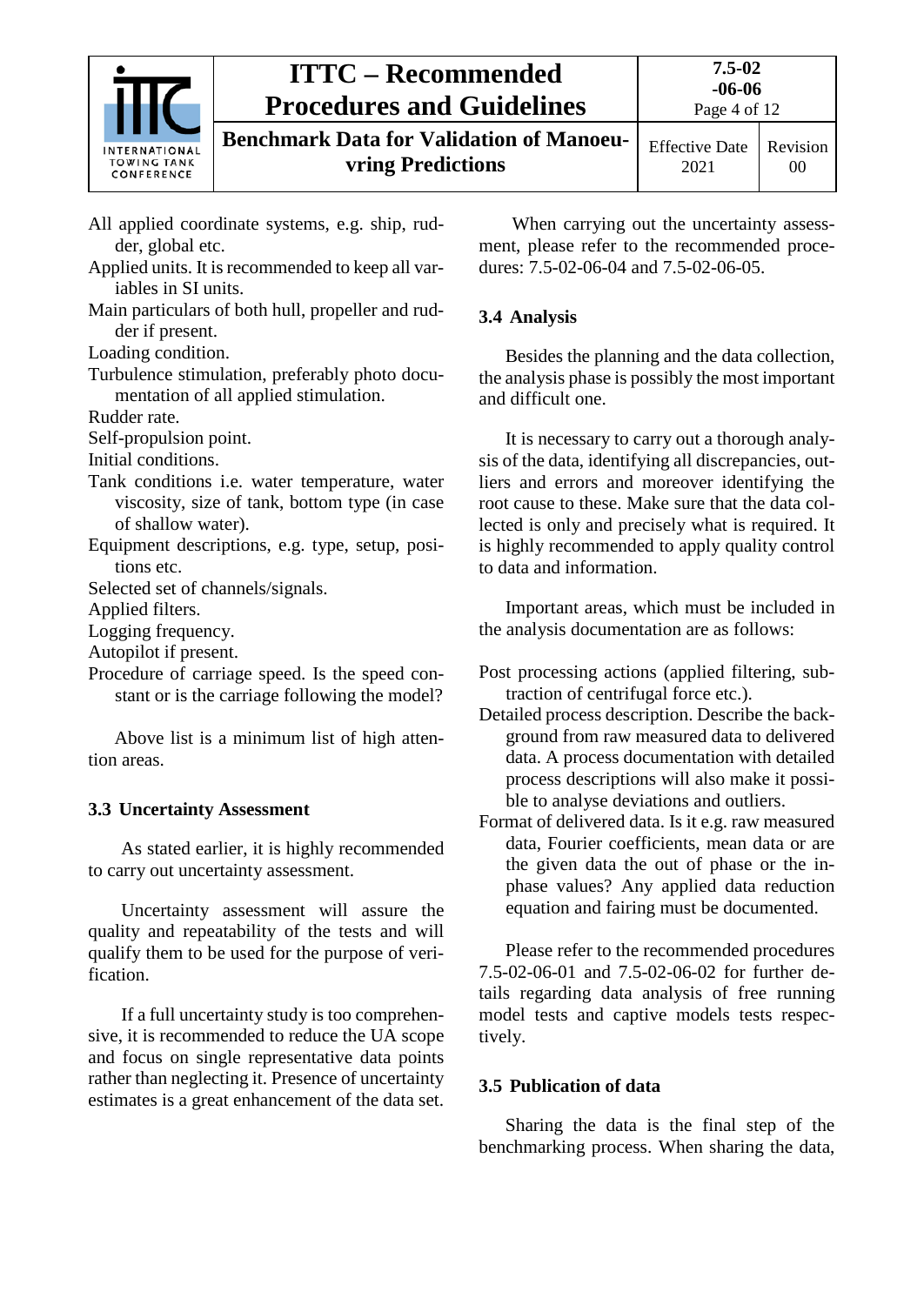|                                                   | <b>ITTC – Recommended</b><br><b>Procedures and Guidelines</b>               | 7.5-02<br>$-06-06$<br>Page 5 of 12 |                |  |
|---------------------------------------------------|-----------------------------------------------------------------------------|------------------------------------|----------------|--|
| INTERNATIONAL<br><b>TOWING TANK</b><br>CONFERENCE | <b>Benchmark Data for Validation of Manoeu-</b><br><b>vring Predictions</b> | <b>Effective Date</b><br>2021      | Revision<br>00 |  |

all data and information requested for a complete dataset must be provided. Be honest and complete.

All geometries used (hull, appendages and propeller) must be well defined with clear definitions of scales and units.

The final documentation should be summarized in a public report or adequate article. Data, including the documentation, must be available via workshops or a publicly accessible location on the institute's own website.

#### <span id="page-4-0"></span>**4. BENCHMARK DATABASE**

Advancements in the development of CFD and EFD provide the necessary tools for realisation of simulation-based design. To be able to predict manoeuvring behaviour, reliable predictions or simulation methods are required. Therefore, it is important to make a dedicated verification and validation effort related to the simulation methods and hereby asses the accuracy of the methods.

The 24<sup>th</sup> and 25<sup>th</sup> ITTC Manoeuvring Committee identified this need and initiated the SIM-MAN workshops, which have focus on verification and validation of ship manoeuvring simulation methods. The benchmark data collected for the SIMMAN workshops and other similar workshop (e.g. MASHCON) creates the need to maintain a current evaluation of databases for validation with regards to status and future uses and requirements. This effort will ease the effort of upcoming workshops and provide a listing of present available benchmark data for validation of manoeuvring predictions.

The present database will be updated continuously. Present benchmark sets may be excluded in the future if they proof to be irrelevant, whereas new data can be included. Elimination or inclusion of data will be based on recommendations from the steering committees of the workshops, who will also be responsible for the QA and availability of the data.

Section 4.2 to 4.6 will provide an overview of the available benchmark hull forms covering tankers, container vessels, surface combatant hull forms, bulk carriers and underwater vehicles (UV) and section 4.7 summarize available restricted water cases. A summary table listing all available data including references to the data are also provided.

#### <span id="page-4-1"></span>**4.1 SIMMAN**

The purpose of the SIMMAN workshops is to benchmark the capabilities of manoeuvring prediction methods through comparisons with towing tank results for different hull form test cases.

The 24<sup>th</sup> ITTC Manoeuvring Committee recommended to adopt a new set of benchmark data, where four different ship hulls were selected: two versions of a full-form tanker named KVLCC1 and KVLCC2, a container ship named KCS and a naval combatant named 5415. Though none of these ships exist in full-scale, they all represent modern hull forms of the respective types and full geometrical data for hull, propeller, rudder and other appendages is publicly available. In connection with the first Workshop on Verification and Validation of Ship Manoeuvring Simulation Models in 2008 (SIMMAN 2008), a large model test campaign was performed, comprising PMM, CMT (circular motion tests) and free model tests for each of the four hulls.

At the second workshop, SIMMAN 2014, the benchmark data sets were updated, and shallow water test cases included. Due to only minor differences in the manoeuvring characteristics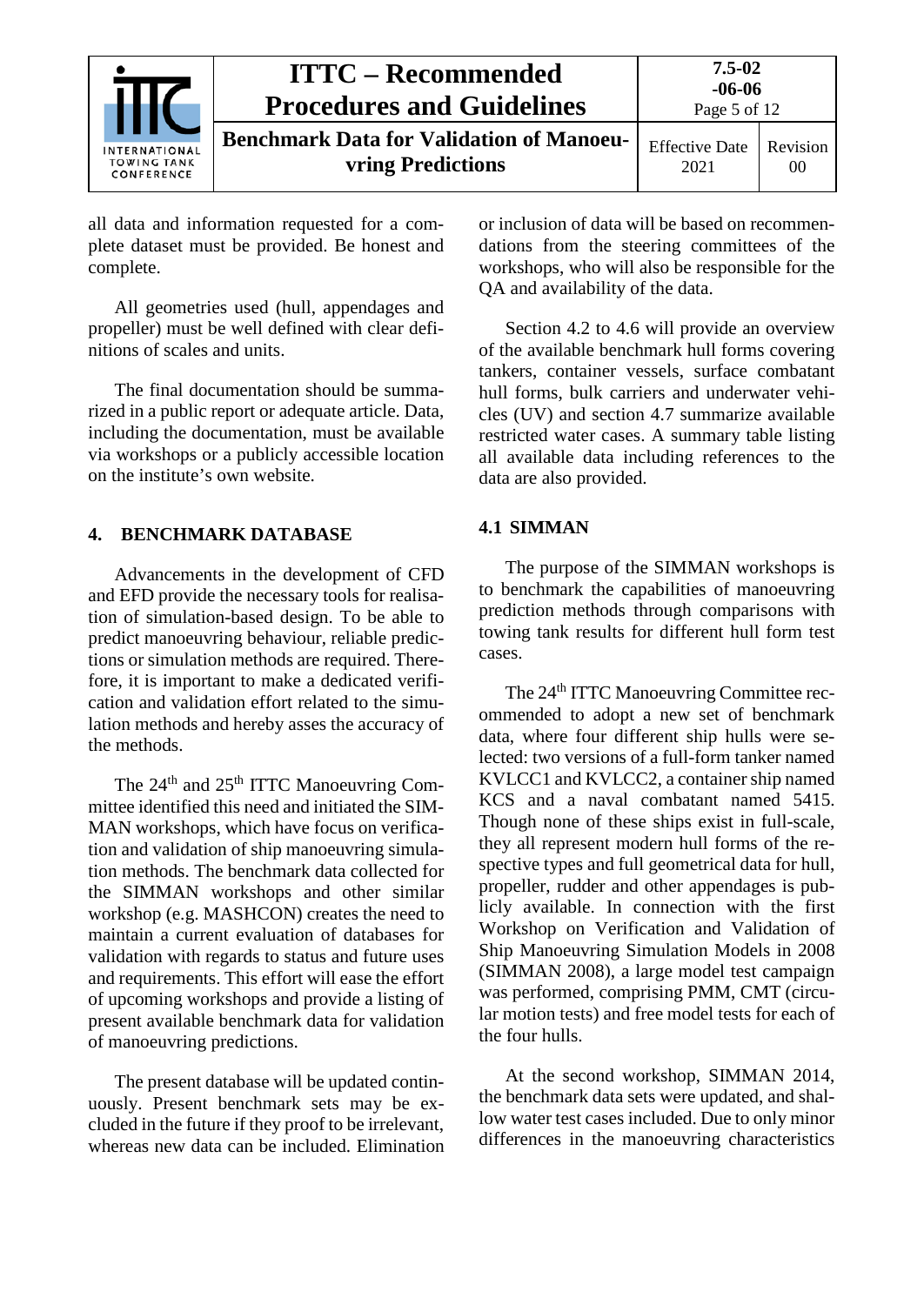|                                                          | <b>ITTC – Recommended</b><br><b>Procedures and Guidelines</b>               | 7.5-02<br>$-06-06$<br>Page 6 of 12 |                       |  |
|----------------------------------------------------------|-----------------------------------------------------------------------------|------------------------------------|-----------------------|--|
| <b>INTERNATIONAL</b><br><b>TOWING TANK</b><br>CONFERENCE | <b>Benchmark Data for Validation of Manoeu-</b><br><b>vring Predictions</b> | <b>Effective Date</b><br>2021      | <b>Revision</b><br>00 |  |

between KVLCC1 and KVLCC2, the KVLCC1 was removed from the list of applied hulls narrowing down the amount of test cases.

The total amount of test cases comprised free running manoeuvres (turning circles and zig-zag manoeuvres) and captive PMM type tests in deep and shallow water for all hulls except 5415 which only covered deep water.

At the workshop, for each test case, the predicted forces/moments and trajectories from a variety of manoeuvring prediction methods were compared and validated against the model test results. For the KCS it was clear, that the 3DOF methods are not adequate for manoeuvring predictions. For ships with low GM inclusion of heel seems to be important, i.e. methods with minimum 4DOF are necessary in order to predict the manoeuvres correctly.

Only very few submissions were available for the shallow water cases and they showed a larger variation than the deep water cases indicating that shallow water is not an easy test case and that more effort within this area is required.

Data from all SIMMAN workshops are open and available, but it is recommended to use the benchmark data from SIMMAN 2014 and SIM-MAN 2020 listed in the summary table.

#### <span id="page-5-0"></span>**4.2 Tanker**

#### KVLCC2:

The MOERI KVLCC2 was conceived to provide data for both explication of flow physics and CFD validation for a modern 300 K tanker hull form with bulbous bow and transom stern (ca. 1997). No full-scale ship exists.

#### <span id="page-5-1"></span>**4.3 Container vessel**

KCS:

The KCS was conceived to provide data for both explication of flow physics and CFD validation for a modern container ship with bulb bow and stern (ca. 1997). The conditions include bare hull and fixed model. No full-scale ship exists.

#### DTC:

The Duisburg Test Case (DTC) is a hull design of a typical modern Post-Panamax container vessel, developed at ISMT at the University of Duisburg-Essen (el Moctar et. al, 2012). The ship is a single screw vessel with a bulbous bow and a large bow flare. It is equipped with a fixed-pitch five-bladed propeller with right rotation and a twisted rudder with a Costa bulb. No full-scale ship exists.

#### HTC:

The Hamburg Test Case (HTC) is a model of the 153.7 m container ship built by Bremer Vulkan in 1986 as Ville de Mercure (IMO 8513792). The full-scale ship is appended with bilge keels and bow thruster, but please note model tests have been carried out both with and without these appendages.

#### <span id="page-5-2"></span>**4.4 Combatant**

#### 5415:

Model 5415 was conceived as a preliminary design for a Navy surface combatant (ca. 1980). The hull geometry includes both a sonar dome and transom stern. Propulsion is provided through twin open-water propellers driven by shafts supported by struts. No full-scale ship exists.

#### ONRT:

The ONR Tumblehome (ONRT) model 5613 is a preliminary design of a modern surface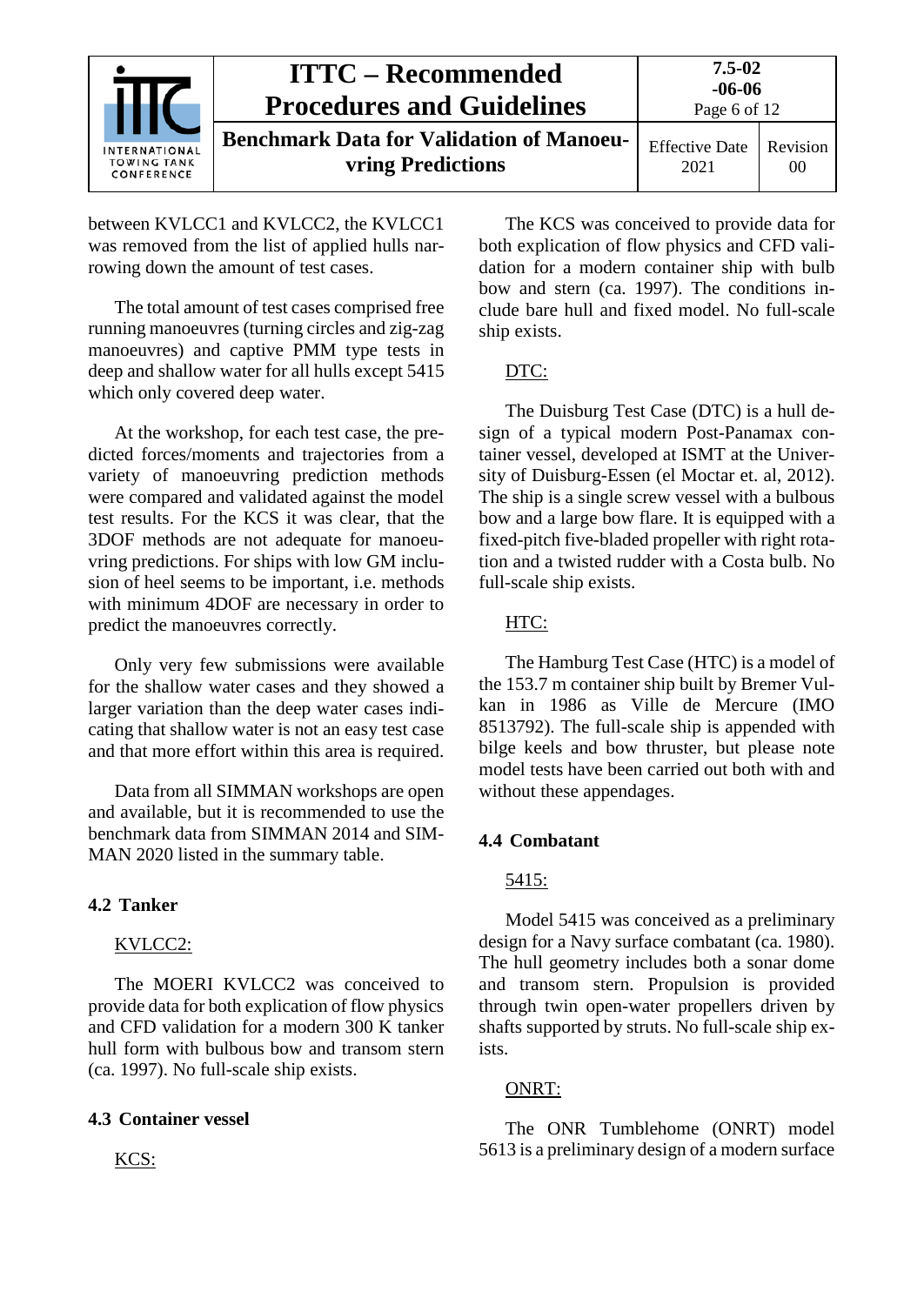

combatant, which is publicly accessible for fundamental research. The ship model is appended with skeg and bilge keels. The model has a wave piercing hull design with 10° tumblehome sides and transom stern. No full-scale ship exists.

#### <span id="page-6-0"></span>**4.5 Bulk Carrier**

#### JBC:

The Japan Bulk Carrier (JBC) is a cape size bulk carrier equipped with a stern duct as an energy saving device. The National Maritime Research Institute (NMRI), Yokohama National University and the Ship Building Research Centre of Japan (SRC) are jointly involved in the design of a ship hull, a duct and a rudder. No fullscale ship exists.

#### <span id="page-6-1"></span>**4.6 Underwater Vehicle**

#### DARPA:

The DARPA (Defence Advanced Research Projects Agency) Suboff is a recommended submarine hull form for benchmark tests. It is an axisymmetric body with fairwater, symmetric stern appendages, two ring wings and ring wing support struts originally designed for the DARPA Suboff Project. The overall model geometry for the two Suboff models, DTRC model nos. 5470 and 5471 are identical. The two models differ only in the location of the surface pressure taps.

#### <span id="page-6-2"></span>**4.7 Manoeuvring in Restricted Water**

#### Bank effects:

Two sets of benchmark data covering various bank effects are available from the MASH-CON conferences.

The first set covers both surface piercing banks and banks with platform submergence composed of a sloped part from the bottom to the platform. The tests are carried out in a captive setup using a single screw 800 TEU container carrier.

The second set covers data for two ships approaching and leaving locks. The free sailing data is carried out with a 12000 TEU container vessel at a scale of 1:80. For the captive data set a 1:75 scale bulk carrier has been used.

#### Ship-to-ship interaction:

A limited set of results from captive ship-toship interaction tests is available from the 2nd MASHCON conference. The set covers five static tests and one dynamic rudder test carried out with an Aframax tanker as the service ship and the KVLCC2 as the ship to be lightered.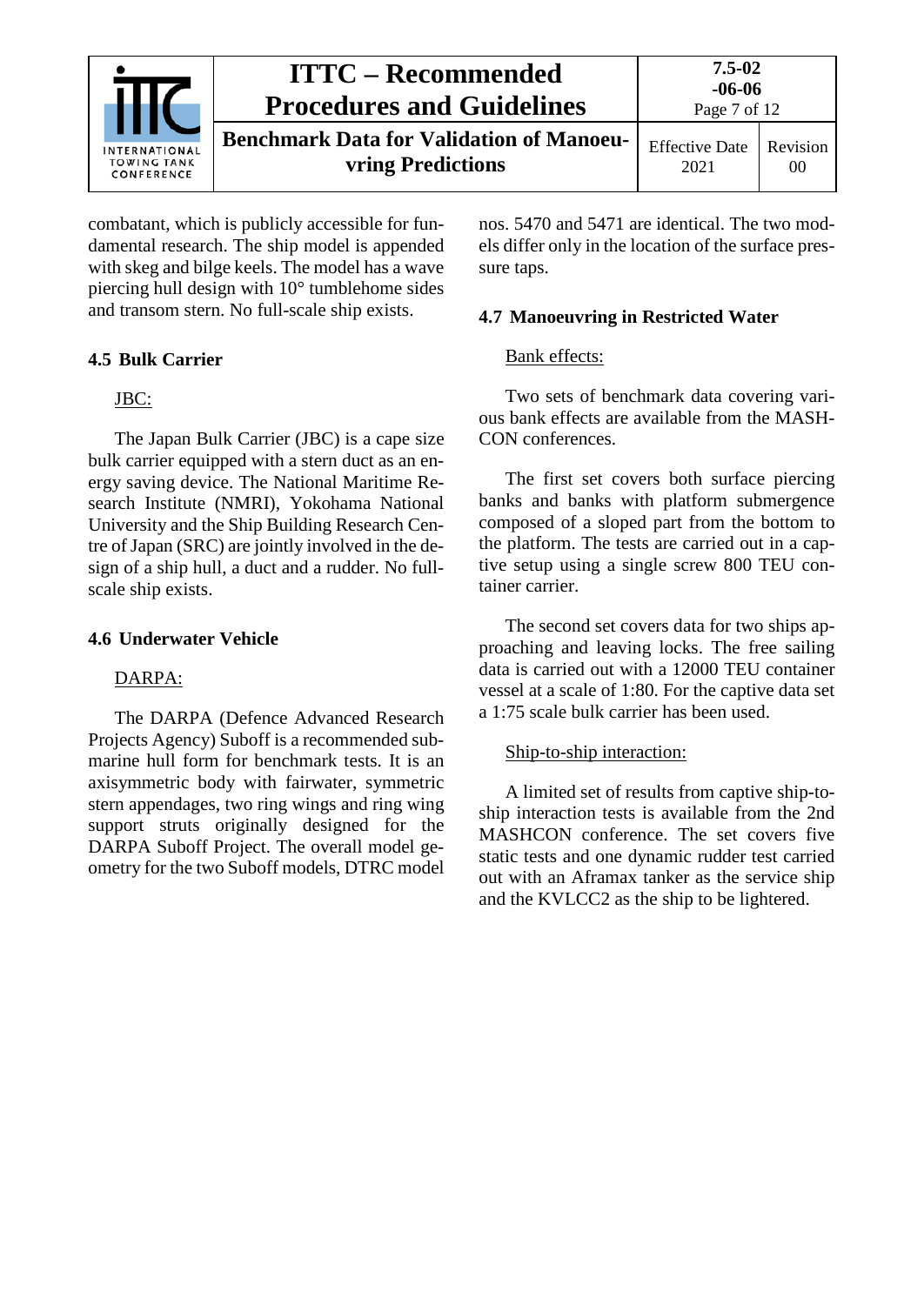|                                                                                                                                                                    | <b>ITTC - Recommended</b><br><b>Procedures and Guidelines</b>        |                         |                      |                | $7.5 - 02$<br>$-06-06$<br>Page 8 of 12 |            |                          |  |
|--------------------------------------------------------------------------------------------------------------------------------------------------------------------|----------------------------------------------------------------------|-------------------------|----------------------|----------------|----------------------------------------|------------|--------------------------|--|
| <b>INTERNATIONAL</b><br><b>TOWING TANK</b><br>CONFERENCE                                                                                                           | <b>Benchmark Data for Validation of Manoeu-</b><br>vring Predictions |                         |                      |                | <b>Effective Date</b><br>2021          |            | Revision<br>00           |  |
|                                                                                                                                                                    |                                                                      |                         |                      |                |                                        |            |                          |  |
|                                                                                                                                                                    |                                                                      | Scale                   | Environment          | Appendages     | <b>PMM</b>                             | CMT        | FRMT                     |  |
|                                                                                                                                                                    |                                                                      | <b>Tanker</b>           |                      |                |                                        |            |                          |  |
| <b>KRISO 300K VLCC2 (KVLCC2)</b><br>1.1 HMRI (2013)<br>SIMMAN 2014 + 2020<br>Sung et. al (2014)                                                                    |                                                                      | 46.426                  | $\infty$             | app            | $\sqrt{ }$                             |            |                          |  |
| 1.2 MARIN (2007)<br>SIMMAN 2014 + 2020                                                                                                                             |                                                                      | 45.714                  | $\infty$             | app            |                                        |            | $\sqrt{ }$               |  |
| 1.3 HSVA (2006)<br><b>SIMMAN 2014</b>                                                                                                                              | Quadvlieg and Brouwer (2011)                                         | 45.714                  | $\infty$             | app            |                                        |            | $\sqrt{}$                |  |
| 1.4 CTO (2007)<br><b>SIMMAN 2014</b>                                                                                                                               |                                                                      | 45.714                  | $\infty$             | app            |                                        |            | $\sqrt{ }$               |  |
| 1.5 NMRI (2006)<br><b>SIMMAN 2014</b>                                                                                                                              |                                                                      | 110.000                 | $\infty$             | app            |                                        | $\sqrt{ }$ |                          |  |
| 1.6 BSHC (2013)<br>SIMMAN 2014 +2020                                                                                                                               |                                                                      | 45.714                  | 1.2, 1.5, 1.8        | app, bh        | $\sqrt{ }$                             |            |                          |  |
| 1.7 MARIN (2013)<br>SIMMAN 2014 + 2020<br>Eloot et. al $(2015)$<br>Tonelli and Quadvlieg (2015)<br>1.8 FHR (2010)<br>SIMMAN $2014 + 2020$<br>Eloot et. al $(2015)$ |                                                                      | 75.000<br>75.000        | 1.2<br>1.2, 1.5, 1.8 | app<br>app, bh | $\sqrt{ }$                             |            | $\sqrt{ }$<br>$\sqrt{ }$ |  |
|                                                                                                                                                                    |                                                                      | <b>Container Vessel</b> |                      |                |                                        |            |                          |  |
| <b>KRISO 3600 TEU (KCS)</b><br>$2.1$ JMU $(2012)$ (wo. propeller)<br><b>SIMMAN 2020</b>                                                                            |                                                                      | 105.000                 | $\infty$             | app-wop        | $\sqrt{ }$                             |            |                          |  |
| Yoshimura et. al (2013)<br>2.2 MARIN (2009)<br>SIMMAN 2014 + 2020                                                                                                  |                                                                      | 37.890                  | $\infty$             | app            |                                        |            | $\sqrt{ }$               |  |
| 2.3 FORCE (2009)<br><b>SIMMAN 2014</b>                                                                                                                             |                                                                      | 52.667                  | $\infty$             | app            | $\sqrt{ }$                             |            |                          |  |
| 2.4 NMRI (2005) (3DOF)<br><b>SIMMAN 2014</b>                                                                                                                       |                                                                      | 75.500                  | $\infty$             | app            |                                        | $\sqrt{ }$ |                          |  |
| 2.5 KRISO (2014)<br><b>SIMMAN 2020</b>                                                                                                                             |                                                                      | 31.600                  | 1.2                  | app            | $\sqrt{ }$                             |            |                          |  |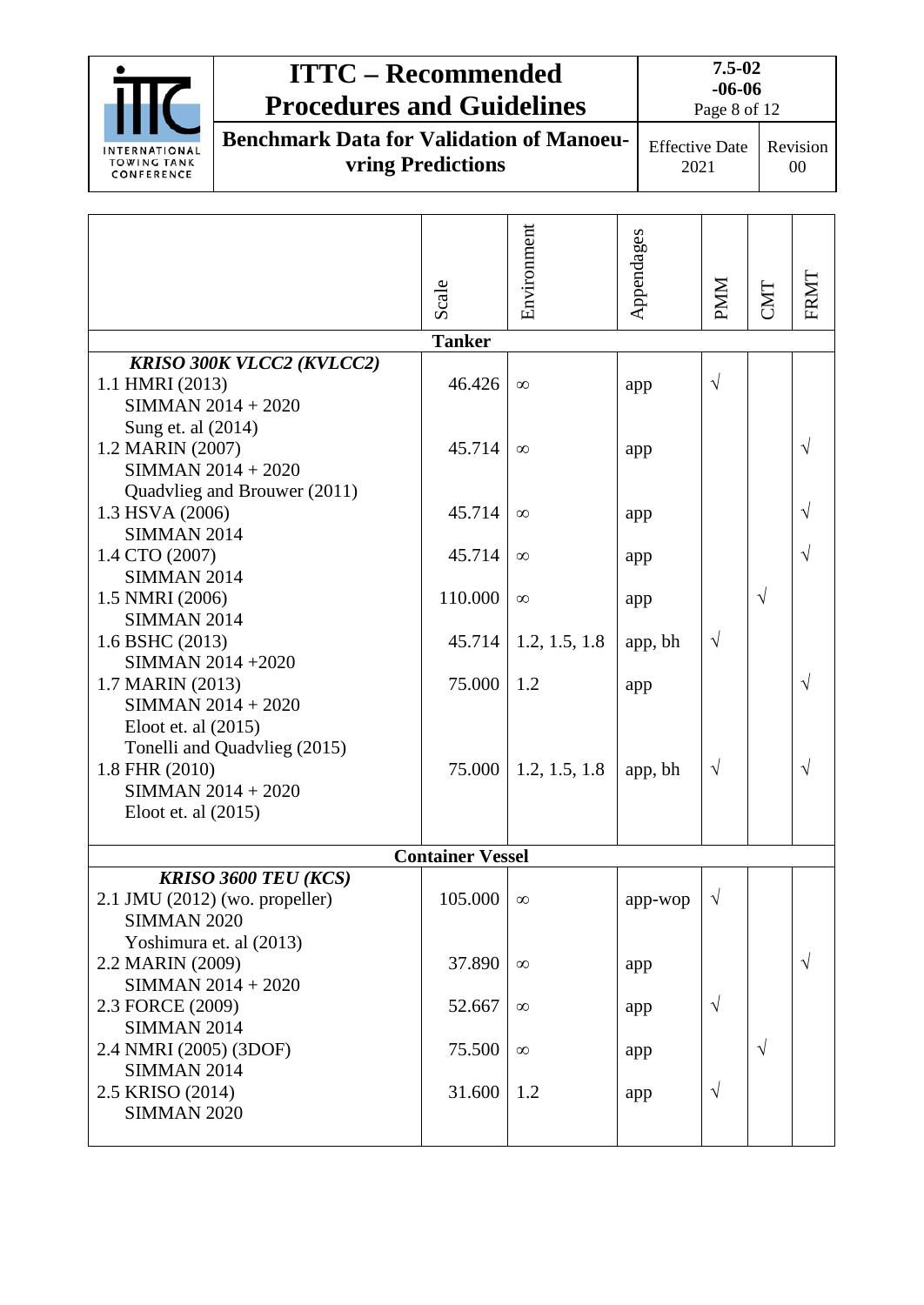|                                                                                                                                                                                                     | <b>ITTC – Recommended</b>                                                   |                                               |                                                                          |                                        | $7.5 - 02$<br>$-06 - 06$      |                 |           |                        |
|-----------------------------------------------------------------------------------------------------------------------------------------------------------------------------------------------------|-----------------------------------------------------------------------------|-----------------------------------------------|--------------------------------------------------------------------------|----------------------------------------|-------------------------------|-----------------|-----------|------------------------|
|                                                                                                                                                                                                     | <b>Procedures and Guidelines</b>                                            |                                               |                                                                          | Page 9 of 12                           |                               |                 |           |                        |
| <b>INTERNATIONAL</b><br><b>TOWING TANK</b><br>CONFERENCE                                                                                                                                            | <b>Benchmark Data for Validation of Manoeu-</b><br><b>vring Predictions</b> |                                               |                                                                          |                                        | <b>Effective Date</b><br>2021 |                 |           | Revision<br>$00\,$     |
| KRISO 3600 TEU (KCS) cont.<br>2.6 MARIN (2019)<br><b>SIMMAN 2020</b><br>2.7 FHR (2010)<br><b>SIMMAN 2014</b><br>$2.8$ BSCH $(2008 + 2011)$<br><b>SIMMAN 2014</b><br>2.9 Hiroshima University (2018) |                                                                             | Scale<br>37.890<br>52.667<br>52.667<br>75.240 | Environment<br>1.2<br>1.2, 1.5, 2.0<br>1.2, 2.0, 2.5<br>wave( $\infty$ ) | Appendages<br>app<br>app<br>app<br>app |                               | MM<br>$\sqrt{}$ | TMT       | FRMT<br>$\sqrt{}$<br>V |
| <b>SIMMAN 2020</b><br><b>IIHR (2017)</b><br>2.10<br><b>SIMMAN 2020</b>                                                                                                                              |                                                                             | 75.240                                        | wave( $\infty$ )                                                         | app                                    |                               |                 |           | $\sqrt{}$              |
| <b>Duisburg Test Case (DTC)</b><br>3.1 FHR (2015)<br>$5th$ MASHCON<br>Van Zwijnsvoorde et. al (2019)                                                                                                |                                                                             | 89.110                                        | 1.2, 2.0,<br>wave $(1.2)$ ,<br>wave(2.0)                                 |                                        | app, bh                       | $\sqrt{ }$      |           | $\sqrt{ }$             |
| <b>Hamburg Test Case (HTC)</b><br>4.1 HSVA (2007)<br><b>VIRTUE</b><br>Vogt et al. (2007)<br>4.2 MARIN (2011)<br>Toxopeus (2011)                                                                     |                                                                             | 24.000                                        | $\infty$                                                                 |                                        | app, bh                       | $\sqrt*{\rm P}$ | √*        | $\sqrt{}$              |
|                                                                                                                                                                                                     |                                                                             | Combatant                                     |                                                                          |                                        |                               |                 |           |                        |
| 5.1 MARIN (2007) (5415M)<br><b>SIMMAN 2014</b>                                                                                                                                                      | <b>DTMB</b> model 5415 (5415)                                               | 35.480                                        | $\infty$                                                                 | app                                    |                               | $\sqrt{ }$      | $\sqrt{}$ | $\sqrt{}$              |
| Toxopeus et. al (2011)<br>5.2 FORCE (2004)<br><b>SIMMAN 2014</b><br>Simonsen (2004)<br>5.3 IIHR (2005)<br><b>SIMMAN 2014</b><br>Yoon et. al $(2015a)$<br>Yoon et. al $(2015b)$                      |                                                                             | 35.480<br>46.588                              | $\infty$<br>$\infty$                                                     | bh<br>bh                               |                               | V<br>$\sqrt{P}$ |           |                        |
|                                                                                                                                                                                                     |                                                                             |                                               |                                                                          |                                        |                               |                 |           |                        |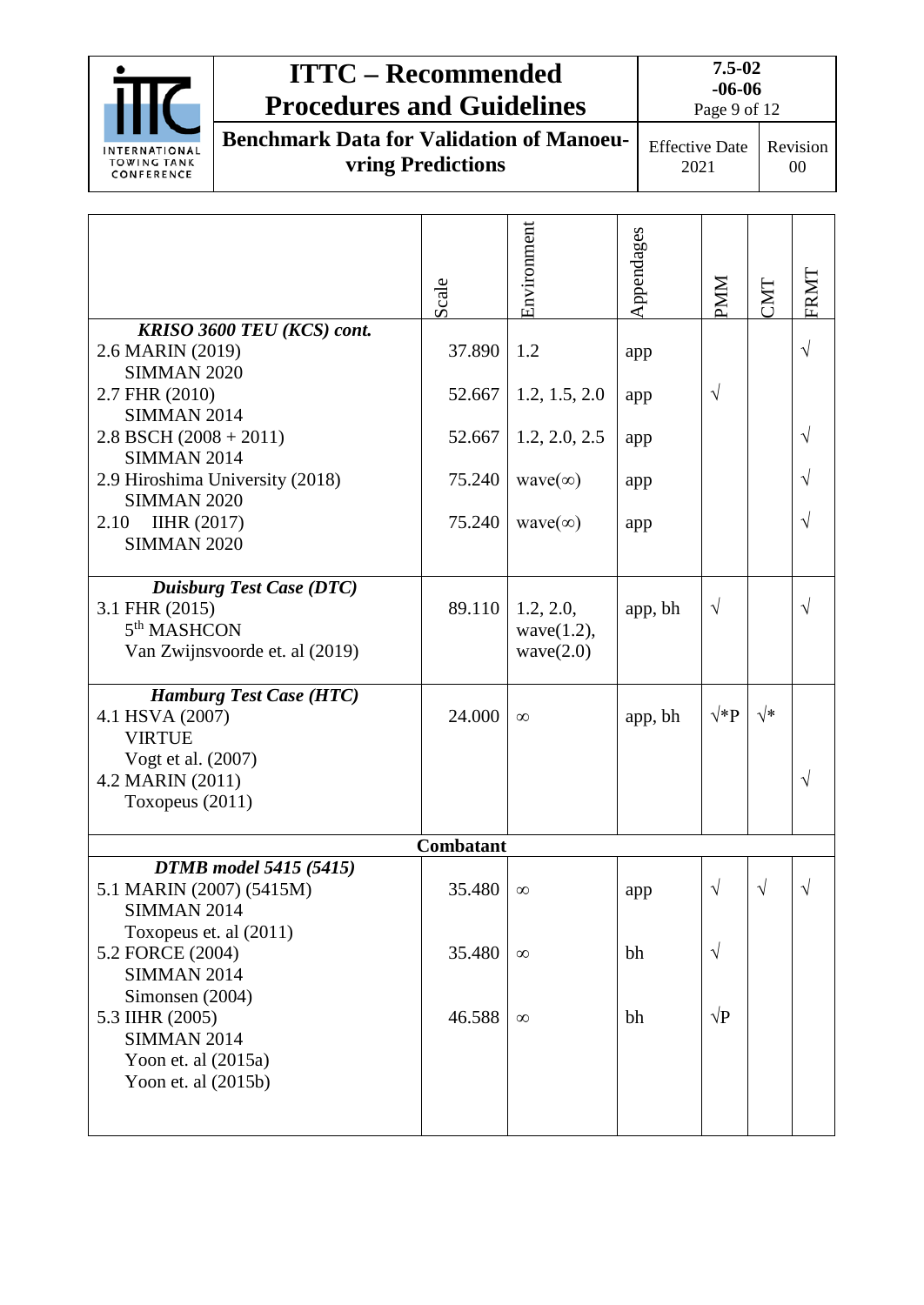|                                                                                                                                       | <b>ITTC - Recommended</b><br><b>Procedures and Guidelines</b>               |                               |                                        |                | $7.5 - 02$<br>$-06-06$<br>Page 10 of 12 |     |                |  |
|---------------------------------------------------------------------------------------------------------------------------------------|-----------------------------------------------------------------------------|-------------------------------|----------------------------------------|----------------|-----------------------------------------|-----|----------------|--|
| <b>INTERNATIONAL</b><br><b>TOWING TANK</b><br>CONFERENCE                                                                              | <b>Benchmark Data for Validation of Manoeu-</b><br><b>vring Predictions</b> |                               |                                        |                | <b>Effective Date</b><br>2021           |     | Revision<br>00 |  |
|                                                                                                                                       |                                                                             | Scale                         | Environment                            | Appendages     | MM                                      | TMT | FRMT           |  |
| DTMB model 5415 (5415) cont.<br>5.4 INSEAN (2005)<br><b>SIMMAN 2014</b><br>Benedetti et. al (2006)                                    |                                                                             | 24.830                        | $\infty$                               | bh             | $\sqrt{ }$                              |     |                |  |
| ONR Tumblehome model 5613 (ONRT)<br>6.1 Seoul National University (2018)<br><b>SIMMAN 2020</b><br>Seo et.al (2018)<br>6.2 IIHR (2013) |                                                                             | 48.936<br>48.936              | $\infty$<br>$\infty$ , wave $(\infty)$ | app<br>app     | $\sqrt{}$                               |     | V              |  |
| <b>SIMMAN 2020</b><br>Sanada et. al (2018)                                                                                            |                                                                             |                               |                                        |                |                                         |     |                |  |
|                                                                                                                                       |                                                                             | <b>Bulk Carrier</b>           |                                        |                |                                         |     |                |  |
| Tokyo 2015<br>Kishimoto et. al (2016)                                                                                                 | Japan Bulk Carrier (JBC)<br>7.1 Akishima Laboratories (2015)                | 101.818                       | $\infty$                               | app            | $\sqrt{}$                               |     | $\sqrt{}$      |  |
|                                                                                                                                       |                                                                             | <b>Underwater Vehicles</b>    |                                        |                |                                         |     |                |  |
| <b>DARPA Suboff (DARPA)</b><br>8.1 David Taylor Research Center (1990)<br>Roddy (1990)<br>Groves et. al (1989)                        |                                                                             | 1.000                         | $\infty$                               | bh,<br>app-wop | $\sqrt{ }$                              |     |                |  |
|                                                                                                                                       | <b>Manoeuvring in Restricted Water</b>                                      |                               |                                        |                |                                         |     |                |  |
| 9.1 FHR (2006)<br>Lataire et. al (2009b)<br>9.2 FHR (2008) (Locks)<br>Vantorre et. al (2012)                                          | <b>Bank Effects</b>                                                         | <b>NA</b><br>80.000<br>75.000 | 1.1, 1.35,<br>2.0<br>1.1, 1.2          | app<br>app     | V<br>V                                  |     | V              |  |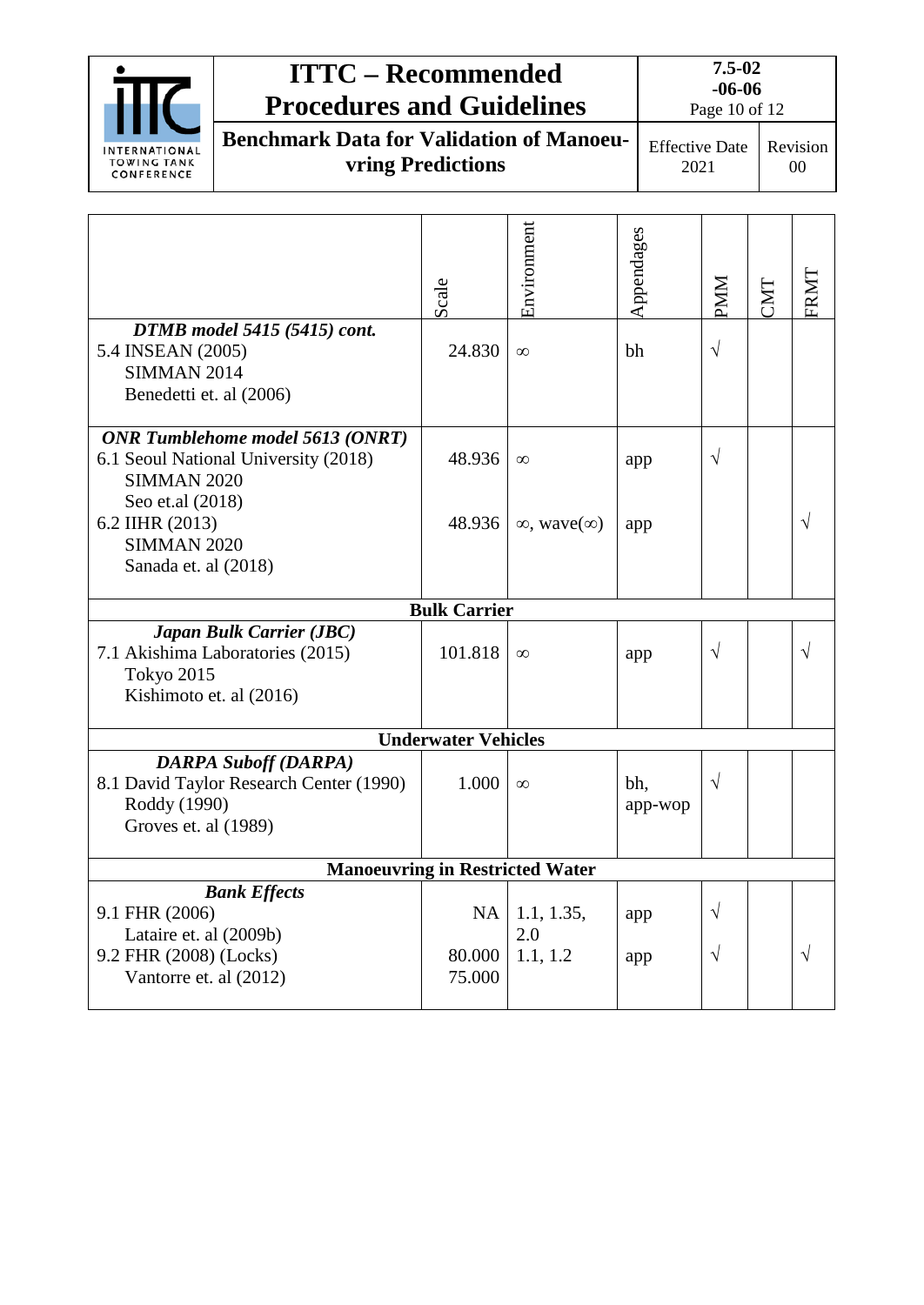

**Benchmark Data for Validation of Manoeuvring Predictions**

*Nomenclature/Abbreviations:*

| Appended hull without propeller |
|---------------------------------|
|                                 |
|                                 |
|                                 |
|                                 |
|                                 |
|                                 |

### <span id="page-10-0"></span>**5. REFERENCES**

- Benedetti, L., Bouscasse, B., Broglia, R., Fabbri, L., La Gala, F. and Lugni, C., 2006, "PMM Model Test with DDG51 Including Uncertainty Assessment", INSEAN Report No. 14.
- El Moctar, O., Shigunov, V. Zorn, T, 2012, "Duisburg Test Case: Post-Panamax Container Ship for Benchmarking", Journal of Ship Technology Research, Vol. 59, No. 3, pp. 50-64.
- Eloot, K., Delefortrie, G., Vantorre, M., Quadvlieg, F., 2015, "Validation of Ship Manoeuvring in Shallow Water through Free-running Tests", OMAE 2015, St. John's, Newfoundland, Canada.
- Eloot, K., Vantorre, M., Delefortrie, G. and Lataire, E., 2016, "Running Sinkage and Trim of the DTC Container Carrier in Harmonic Sway and Yaw Motion: Open Model Test Data for Validation Purposes", 4th MASHCON, Hamburg, Germany.
- Groves, N., Huang, T. and Chang, M., 1989, "Geometric Characteristics of DARPA SUBOFF Models (DTRC Model Nos. 5470 and 5471)", Report No. DTRC/SHD-1298- 01
- Kishimoto, T., Ikeda, T., Sawata, T. and Matsumura, N., 2016, "Maneuvering Characteristics of a Bulk Carrier with an Energy Saving Device", Asia Navigation Conference 2016, Yeosu, Korea.
- Lataire, E., Vantorre, M. and Delefortrie, G., 2009a, "Captive Model Testing for Ship-To-Ship Operations", MARSIM 2009, Panama City, Panama.
- Lataire, E., Vantorre, M. and Eloot, K., 2009b, "Systematic Model Tests on Ship-Bank Interaction Effects", 1st MASHCON, Antwerp, Belgium.
- Quadvlieg, F.H.H.A., Brouwer, J., 2011, "KVLCC2 Benchmark Data Including Uncertainty Analysis to Support Manoeuvring Predictions", International Conference on Computational Methods in Marine Engineering, Lisbon, Portugal.
- Roddy, R.F., 1990, "Investigation of Stability and Control Characteristics of Several Configurations of the DARPA SUBOFF Model (DTRC Model 5470) from Captive-Model Experiments", Report No. DTRC/SHD-1298-08.
- SIMMAN 2014: [www.simman2014.dk](http://www.simman2014.dk/)
- SIMMAN 2020: [www.simman2019.kr](http://www.simman2019.kr/)
- Sanada, Y., Elshiekh, H., Toda., Y and Stern, F., 2018, "ONR Tumblehome Course Keeping and Maneuvering in Calm Water and Waves", Journal of Marine Science and Technology.
- Seo, J., Kim, D.H., Ha, J.S., Rhee, S.H., Yoon, H.K., Park, J.Y., Seok, W. and Rhee, K.P., 2018, "Captive Model Tests for Assessing Maneuverability of a Damaged Surface Combatant with Initial Heel Angle", 32nd